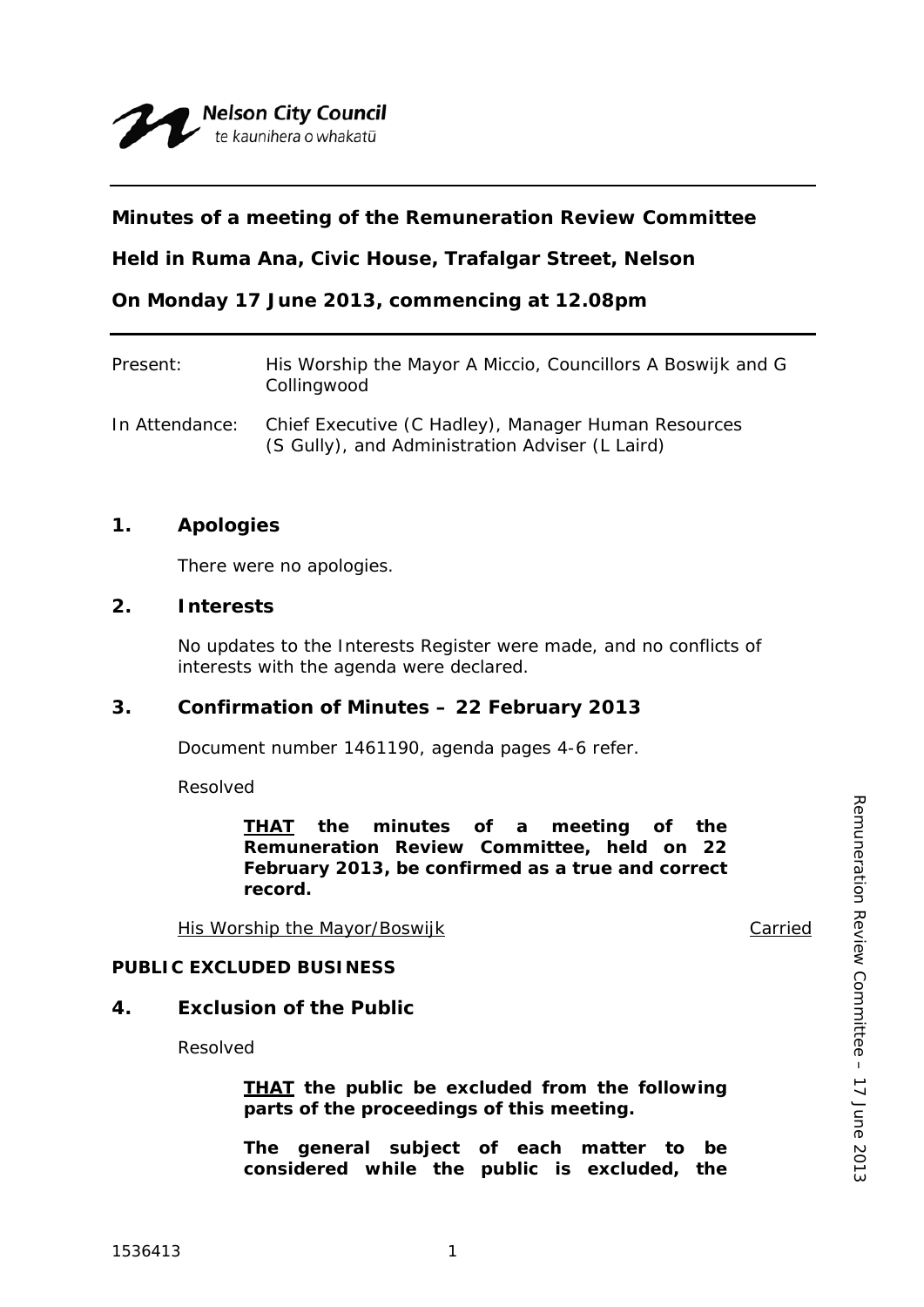*reason for passing this resolution in relation to each matter and the specific grounds under section 48(1) of the Local Government Official Information and Meetings Act 1987 for the passing of this resolution are as follows:* 

| <b>I</b> tem   | General subject of each<br>matter to be considered                                                                                                                                                                                                            | <b>Reason for</b><br>passing this<br>resolution in<br>relation to each<br>matter                                                                                                 | <b>Particular interests</b><br>protected (where<br>applicable)                                                                                                                                   |
|----------------|---------------------------------------------------------------------------------------------------------------------------------------------------------------------------------------------------------------------------------------------------------------|----------------------------------------------------------------------------------------------------------------------------------------------------------------------------------|--------------------------------------------------------------------------------------------------------------------------------------------------------------------------------------------------|
| 1              | <b>Remuneration Review</b><br>Committee Public<br>Excluded minutes - 22<br>February 2013<br>These minutes confirmed<br>the minutes of 17 August<br>2012 and also contain<br>information regarding the<br>Chief Executive's proposed<br>performance agreement. | Section $48(1)(a)$<br>The public conduct<br>of this matter would<br>be likely to result in<br>disclosure of<br>information for<br>which good reason<br>exists under section<br>7 | The withholding of the<br>information is<br>necessary:<br>Section $7(2)(a)$<br>To protect the<br>privacy of natural<br>persons<br>Section $7(2)(i)$<br>$\bullet$<br>To carry out<br>negotiations |
| $\overline{2}$ | Chief Executive's Proposed<br>Performance Agreement<br>2013/14<br>This report contains<br>information regarding the<br>Chief Executive's proposed<br>performance agreement<br>for 2013/14.                                                                    | Section $48(1)(a)$<br>The public conduct<br>of this matter would<br>be likely to result in<br>disclosure of<br>information for<br>which good reason<br>exists under section<br>7 | The withholding of the<br>information is<br>necessary:<br>Section $7(2)(a)$<br>To protect the<br>privacy of natural<br>persons<br>Section $7(2)(i)$<br>$\bullet$<br>To carry out<br>negotiations |

#### His Worship the Mayor/Collingwood Carried

The meeting went into public excluded session at 12.09 and resumed in public session at 12.55pm.

# **5. Re-admittance of the Public**

Resolved

# *THAT the public be re-admitted to the meeting.*

#### His Worship the Mayor/Boswijk Carried